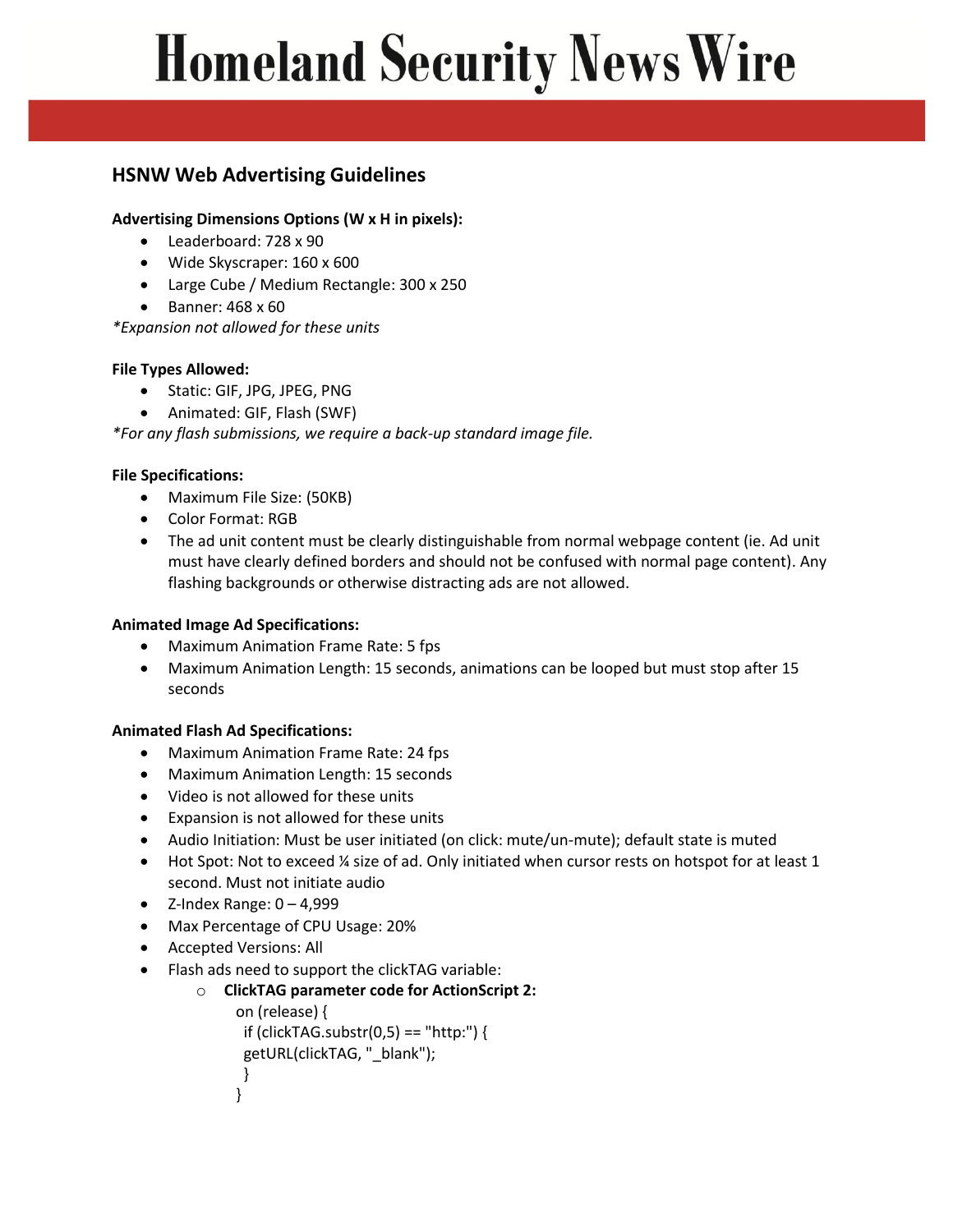# **Homeland Security News Wire**

```
o ClickTAG parameter code for ActionScript 3:
import flash.events.MouseEvent; 
import flash.net.URLRequest; 
// ...... 
someButton_or_displayObject_to_receive_mouseClick.addEventListener( 
   MouseEvent.CLICK, 
   function(event: MouseEvent) : void { 
    flash.net.navigateToURL(new URLRequest( root.loaderInfo.parameters.clickTAG), 
 "_blank"); 
    } 
   );
```
Replace someButton\_or\_displayObject\_to\_receive\_mouseClick with the actual name of button that will receive the click.

Note that it's not necessary to specify the destination URL for the ad anywhere in this code; this is taken care of through the usage of clickTAG. Also, depending on the structure of your Flash ad, it may be necessary to prepend "\_root." or "\_level0." to "clickTAG" above, resulting in "\_root.clickTAG" or "\_level0.clickTAG".

**PLEASE NOTE:** There is a submission lead time of 3 business days before the campaign start date.